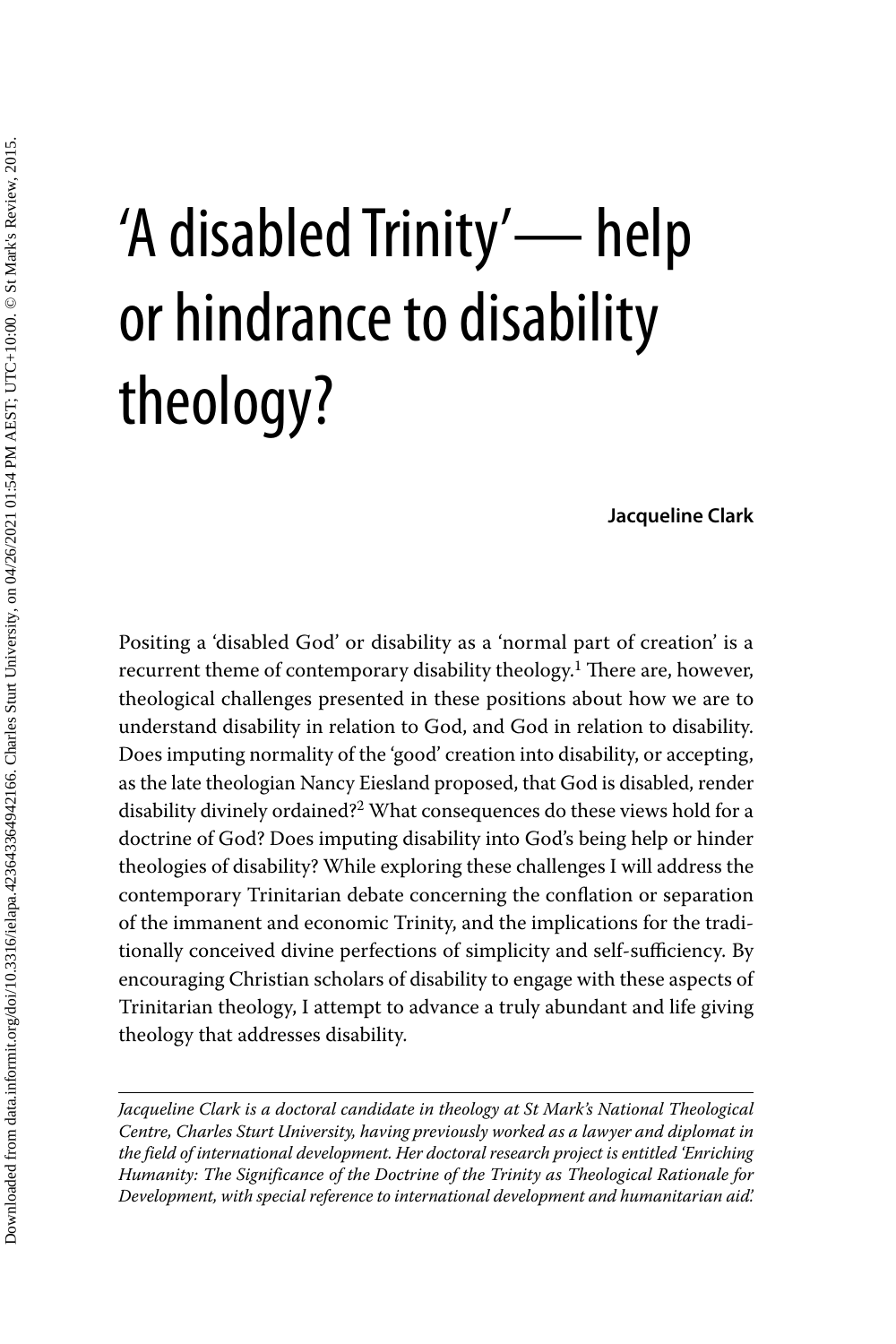### **A disabled God: various views**

Nancy Eiesland's *The Disabled God: Towards a Liberatory Theology of Disability* is a significant interlocutor throughout this paper, as her text has been significant both for proposing a politically liberative model for disability, and for her call to reframe the theological paradigm in which disability is understood. She rightly challenges 'so-called' Christian attitudes towards people with disability, such as 'the conflation of sin and disability, virtuous suffering, and segregationist charity.<sup>3</sup> She outlines the discriminatory and marginalising actions and beliefs of ecclesial frameworks and religious symbols for those who live with disability. In response, Eiesland proposes a transformation of Christian attitudes and beliefs toward disability through an amended theological lens that alters the 'symbol of Christ, from that of suffering servant, model of virtuous suffering, or conquering lord, toward a formulation of Jesus Christ as disabled God'.4 Taking Christology as her launching point, she views the life of Jesus as representative of God embracing the vicissitudes of disability into God's being. Thus God becomes the 'disabled deity'.5 Of particular significance for her project is the affirmation of bodily impairment through the resurrected body of Christ that continues to displays the scars of impairment on his hands and feet.<sup>6</sup> God becomes inclusive, not exclusive, through disability being imputed into God's being. Eiesland's vision of God 'in a sip-puff wheelchair … Not an omnipotent, self-sufficient God', becomes programmatic for her theology.<sup>7</sup>

Eiesland is not alone in ascribing disability into God's being or viewing it as an original condition of creation. Tim Basselin advocates that 'Christ, and thus God, as disabled is the starting point for any theology of disability.<sup>8</sup> Hans Reinders views Weiss Block's<sup>9</sup> theology as consistent with Eiesland's, stating that both their models inscribe 'disability' '*into the very being of God* … their accounts tend to construe intellectual disability as part of the human condition.<sup>10</sup> The Ecumenical Disability Advocates Network's Interim Statement<sup>11</sup> also poses the following rhetorical question: 'Is not disability something that God has created in order to build a plural, and richer, world?'<sup>12</sup>

Other theological views, however, question the desire to synthesise the ambiguity inherent in understanding disability as both a life that is marked 'by the God-given good of creation and the brokenness that is a part of human life.<sup>13</sup> Stanley Hauerwas views 'disability' as representative of *all* humanity's condition in relation to God—that is, the embodiment of the very meaning of what it means to be a human-being dependent on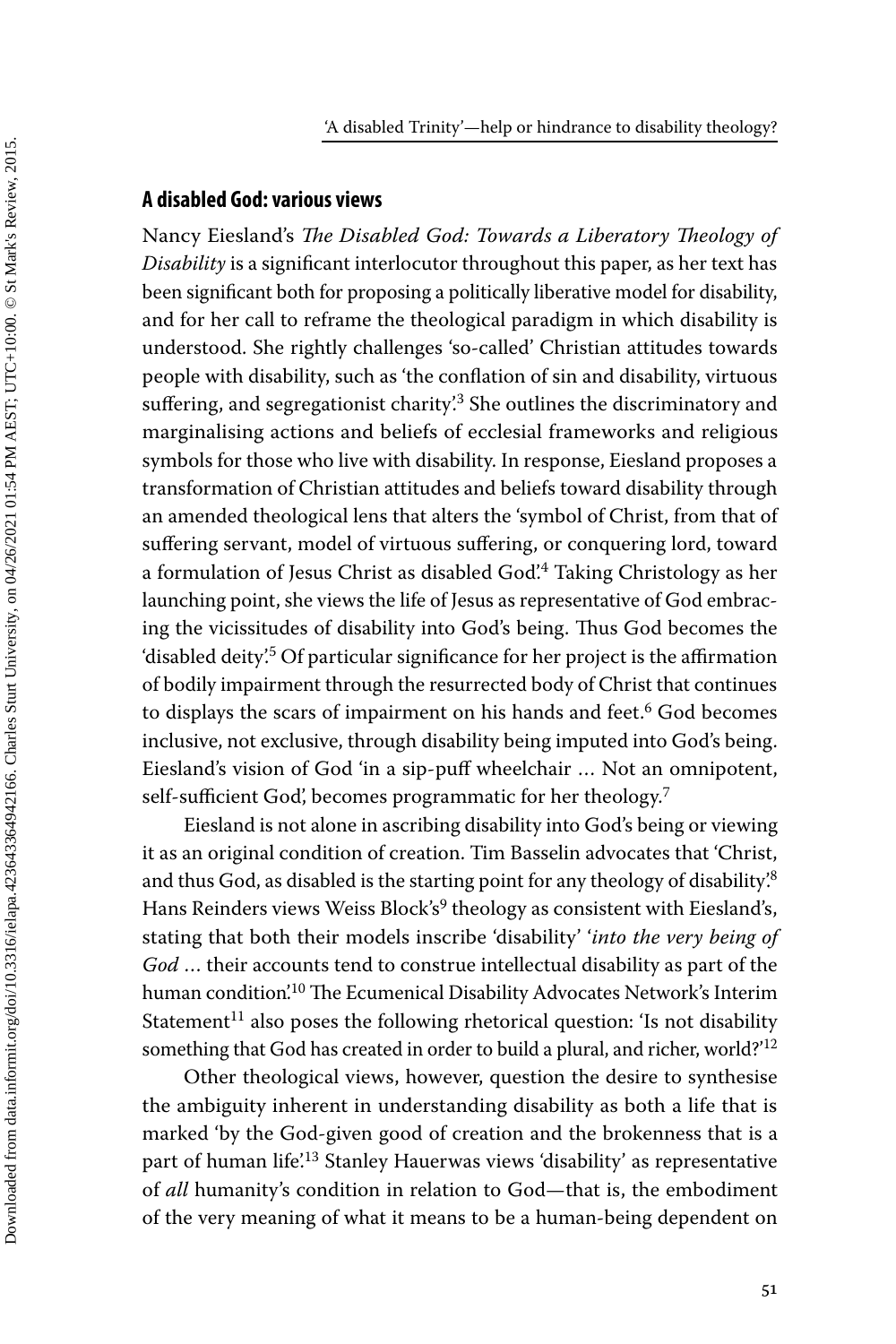Downloaded from data.informit.org/doi/10.3316/ielapa.423643364942166. Charles Sturt University, on 04/26/2021 01:54 PM AEST; UTC+10:00. © St Mark's Review, 2015. Downloaded from data.informit.org/doi/10.3316/ielapa.423643364942166. Charles Sturt University, on 04/26/2021 01:54 PM AEST; UTC+10:00. © St Mark's Review, 2015.

God.14 Palmer, considering whether disability is a normal part of creation, acknowledges the strengths of this view, but also indicates an unease with it as it 'tends towards diminishing the struggle and pain that often come with disability'.<sup>15</sup>

While I agree with challenging and reforming theological considerations to ensure acceptance and removal of stigmatisation of those who live with disability, I question whether attributing 'disability' to God is helpful. Positing a 'disabled God' may actually create more theological problems than it solves. Two areas of Trinitarian deficiency are cause for concern. First, Eiesland's 'disabled God' model, with which scholars sympathise,<sup>16</sup> suffers from a deficient Trinitarian grounding that fails to wrestle adequately with the distinctions and appropriations of the Triune God. And second, viewing disability as a normal part of creation, or declaring God a 'disabled deity', removes the distinction between the Creator and creature, essentially making God the metaphysical ground for disability (and therefore arguably suffering) in the world. This creates serious issues for theodicy.

## **Why consider the Trinity in relation to disability?**

According to Karl Barth, '[t]he doctrine of the Trinity is what basically distinguishes the Christian doctrine of God as Christian<sup>'17</sup> Thus, the Trinity is not an add-on to the Christian religion, an interesting but irrelevant technical theological debate separate from Christian faith and life. It is the constitutive doctrine for those who claim to know the Christian God. The doctrine of the Trinity cannot be irrelevant for a disciple of Christ. Christ Jesus not only revealed the Trinity, but exemplified life in the Trinity—he acted in a manner consistent with the Father's will (John 5:19) and the Spirit's power (Acts 10:38). The Trinity is decisive for the question 'Who is God'?, and also for 'Who are we?'—as the *Imago Dei*. On this basis, Trinitarian theology holds 'radical consequences for Christian life',<sup>18</sup> and should form an integral component for those exploring theological questions relating to disability, as indeed some scholars have done, particularly with regard to social trinitarianism.<sup>19</sup> While social trinitarianism has yielded positive implications for disability theology, care needs to be taken not to condense the riches of the doctrine of God into merely an analogy for human social relations. Broader Trinitarian considerations discussed here are certainly pertinent to scholars' reconfiguration of theologies of disability. As we shall

52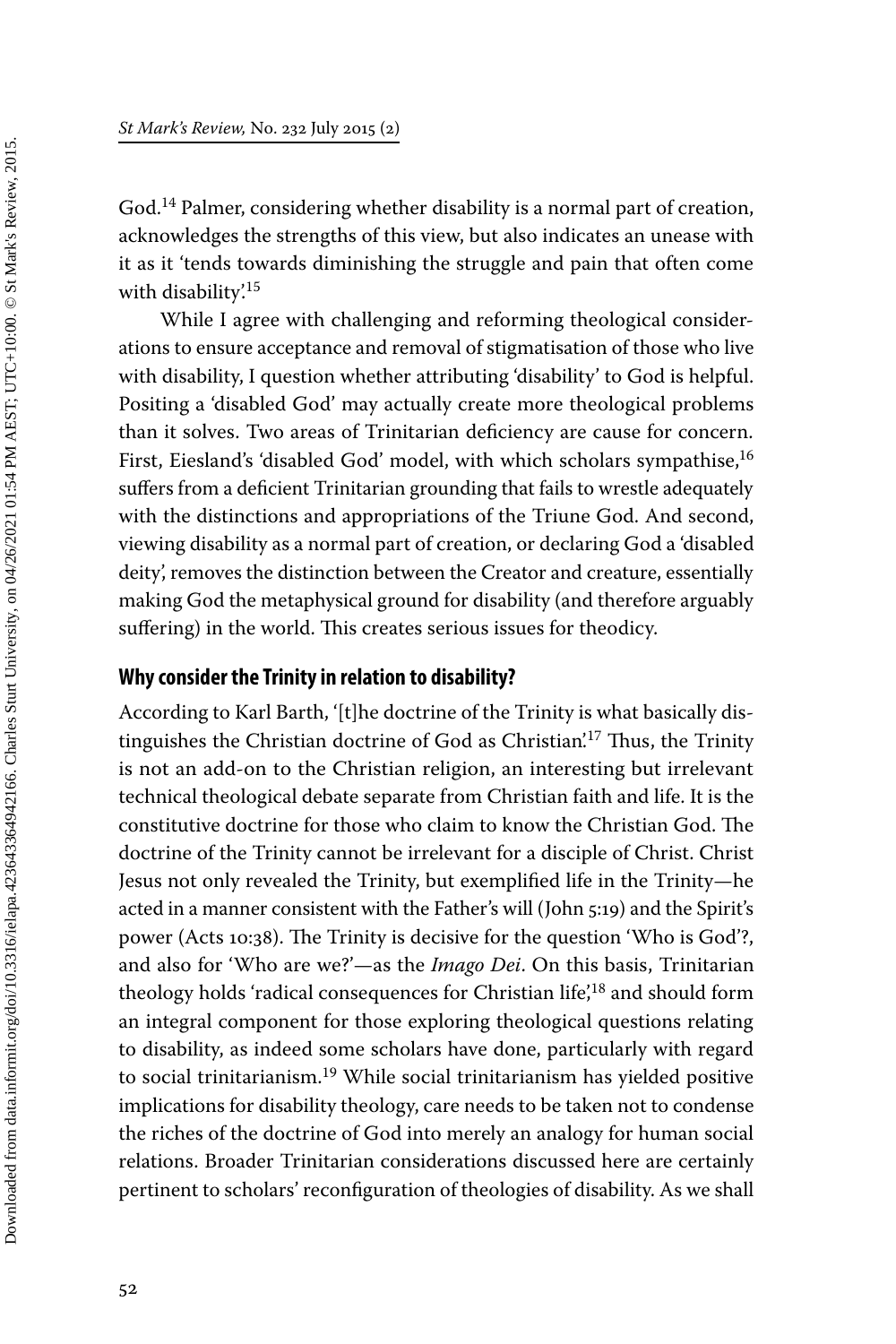see, however, Christian contemplations of God that operate in isolation from a robust doctrine of the Trinity run the risk of distorted application.

## **Disability and deficient Trinitarian theology**

One of the significant flaws in Nancy Eiesland's project of *The Disabled God* is a deficient Trinitarian theology. In particular, her conclusion that Jesus is the 'disabled deity'20 fails to account for the unity or distinctions of the Trinity. In postulating Jesus Christ as the 'disabled God', with no corresponding implications for the Father or the Holy Spirit, God appears more mono<sup>21</sup> than triune. Because Eiesland does not develop a Trinitarian conception of God, she simply imputes from Christ's impairment, from his scarred hands and feet, into 'God', without any explication of what this means for the distinctions of the Trinity. By dissolving 'God' into Jesus, Eiesland imputes impairment and suffering from the second person of the Trinity, the man–God Jesus, into an attribute of God. Her theology thus arguably runs into the problems of *patripassianism*, a form of heretical modalism debated in the early church that refused the distinctions of the persons of the Trinity by holding that the Father suffered with and in the Son on the cross.22 Is this Eiesland's understanding? Does scarring on the human body of Jesus mean that God the Father and God the Spirit are also disabled? And in what manner can non-embodied spirit be 'disabled'?

Furthermore, the controversy of *theopaschism*23 regarding the two natures (divine and human) of Christ, which emerged after the Council of Chalcedon (451 CE), has been completely ignored. Eiesland provides no explanation regarding the humanity or divinity of Jesus in relation to disability. Did Jesus in the divine or human nature become disabled? Or is St Cyril of Alexandria's authoritative Christological definition of hypostatic union, according to which the 'enfleshed' Word is a single reality, her understanding? These issues have not been addressed in Eiesland's formulation of her 'disabled God'. Exploration of these profound theological questions would have served project her well. As it stands, this theological formulation, although addressing a much-needed re-appraisal of disability, is limited in terms of its insights into the relation between God and disability because of its under-developed doctrine of God.

Developing a theology of disability that takes into consideration the distinctions and unity within the Trinity should yield a rich harvest. A non-Trinitarian 'disabled-God' is, however, not the 'diverse'24 and unified God of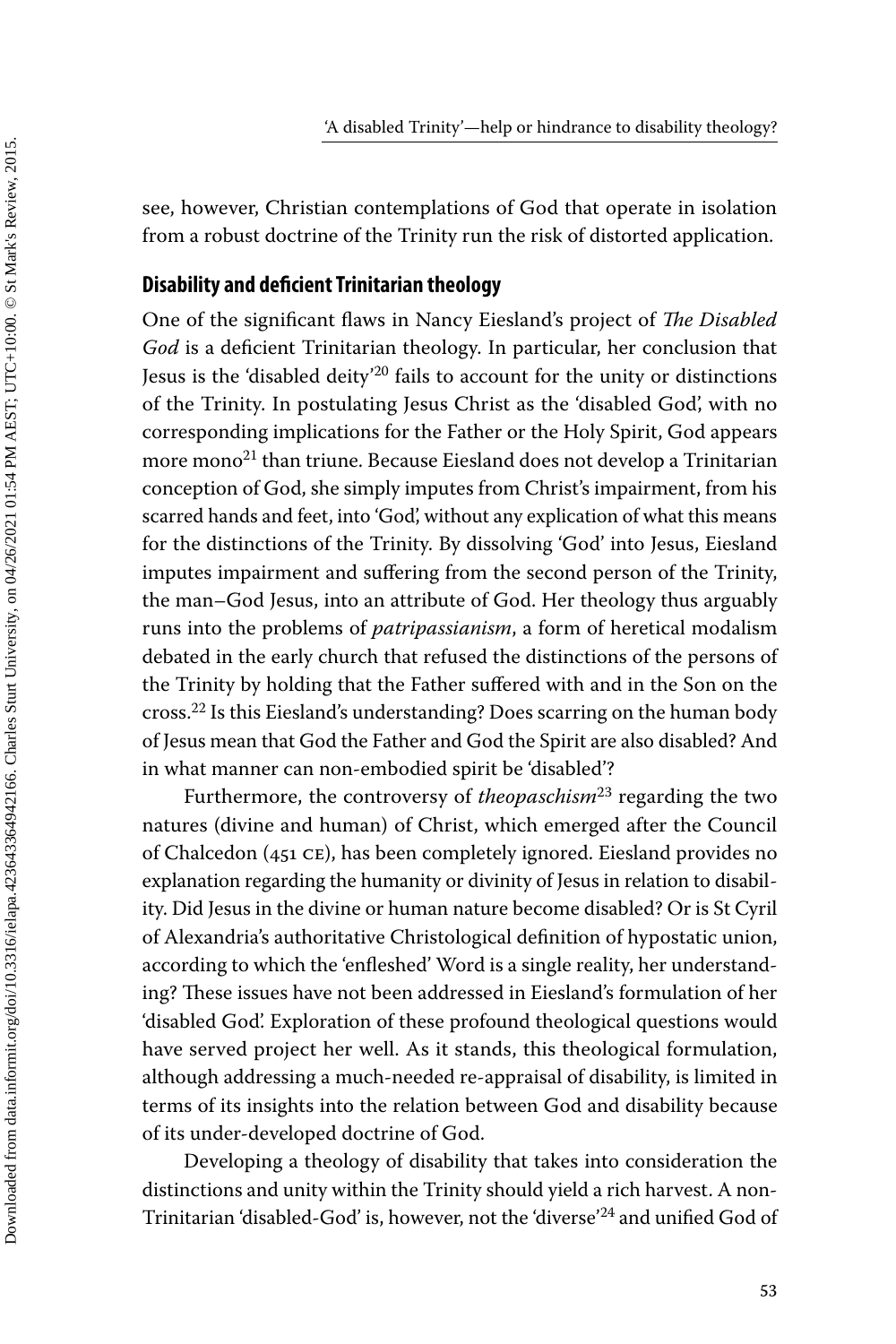Christianity. Theologies that fail to advocate diversity-in-unity as a model extrapolated from the Trinity to the Church, $25$  within which each member, whether disabled or not, is part of God's unified but diverse redeemed humanity, may perpetuate the very thing they seek to challenge—disability being a distinct separating factor. Certainly, Reinders criticises this flaw in Eiesland's theology: '[The] insight of an interdependent relationship between people with disabilities and 'the able-bodied,' a 'we' that potentially includes all, does not receive a great deal of attention in Eiesland's book.<sup>26</sup> Eiesland's dissolution of Triune distinctions and unity into 'the disabled God' arguably provides a distorted model for the communal image of God, the Church. Thus, her overall proposal is unable to unify the diversity of the members of the Church.

Amos Yong has attempted to save the 'disabled God' model by providing a 'pneumatological assist' to forge a more robust theology of disability.27 Yong's pneumatological perspective moves the discourse towards a model of the Trinity's diversity-in-unity. Yong utilises Pentecost's narrative of the Holy Spirit being 'poured out on all flesh' (Acts 2:17) to advocate for an ecclesial community that embraces this concept. Yong submits that through the Spirit's outpouring 'there remain no marginalized, oppressed, or unredeemed voices in the new economy of the Holy Spirit.<sup>28</sup> He further connects Pentecost's multiplicity of the gift of Tongues (Acts 2:6), diverse languages not homogenised, with Pentecost's miracle that redeems ' "weak" bodies and lives in all of their diversity', rather than creating 'a new community according to able-bodies standards of "normalcy".<sup>29</sup> The gift of the Spirit represents, for Yong, not 'so much the curing of biomedical afflictions, but the healing of human lives and relationships<sup>'30</sup> The Spirit moves humanity towards that which resembles the Trinity's life of diversity-in-unity.

While Yong brings a much-needed theological corrective to Eiesland's thesis, he arguably presents a similarly limited Trinitarian perspective. Eiesland's 'disabled God' model cannot be saved by merely adding the corrective of the Holy Spirit into the equation. Yong's addition brings us forward to a 'binitarian' view, but still does not provide the wholly Trinitarian antidote that is required to advance a life-giving theology of disability.

### **The relevance of the economic and immanent Trinity debate for disability**

There are two ways in which theologies addressing disability arrive at a 'disabled God'. They either take the direct route, like Eiesland, making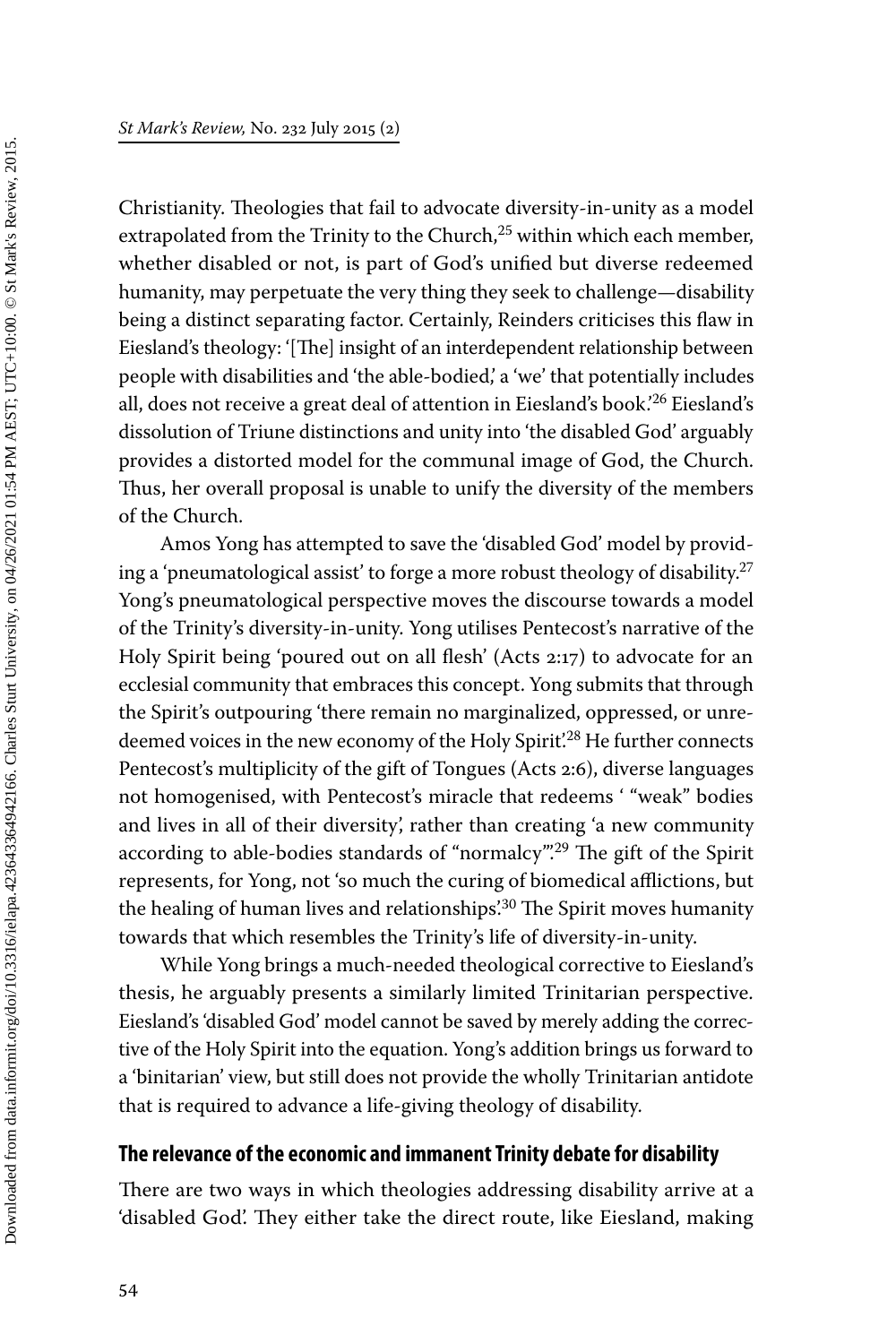direct statements that extrapolate from the acts of Jesus in the world to God's being; or they take an indirect approach that equates disability with normal creation. The logic of both routes implies that God, as the Creator, becomes the source of disability. Both approaches render God contingent on creation by a conflation of the economic and immanent trinity. In removing the distinction between the 'wholly other' Creator from the creation, divine simplicity and self-sufficiency are also necessarily rejected. These two approaches, by depicting God's very being as 'disabled', hinder rather than help the discernment of an affirming theology of disability.

Stemming from Karl Rahner<sup>31</sup> and Karl Barth's<sup>32</sup> ground-breaking work, the economic and immanent Trinity are categories by which to apprehend who God is. The 'economic trinity' is a term used to describe God's life and activity *in the world*. The term 'immanent trinity' is used to describe the consideration of God's interior life *apart from the world*. Whilst these terms are utilised to conceive the difference between 'God as God' and 'God with the world', the terms are connected. Knowledge about the immanent trinity is only derived from knowledge of the economic trinity, otherwise one would be merely speculating. Thus, we can describe God as immanently being Father, Son and Holy Spirit through the economic work of God in Jesus.

The immanent Trinity is, therefore, also connected to the concepts of the traditional divine perfections of simplicity and self-sufficiency. Simplicity is a metaphysical term that depicts the divine as free of composition and preserves the undividedness of divine being, which represents perfection. James E Dolezal explains its importance, not as a philosophical category, but as a theological one:

> If God were to be so determined [by external accidents] … he would depend upon something non-divine (i.e. the accident) for some aspect of his being. The doctrine of God's simplicity aims to rule out just such dependence.<sup>33</sup>

Divine simplicity is thus connected with the concept of divine self-sufficiency, such that 'no perfection of God would be lost, no triune bliss compromised, were the world not to exist.<sup>34</sup> God's self-sufficiency and simplicity therefore function theologically to maintain the distinction between the Creator and the creature. Thus, the related issues pertaining to the immanent and economic trinity have provoked much debate. Some scholars conceive that a self-sufficient God is a God shut-off from real relations with humanity—therefore,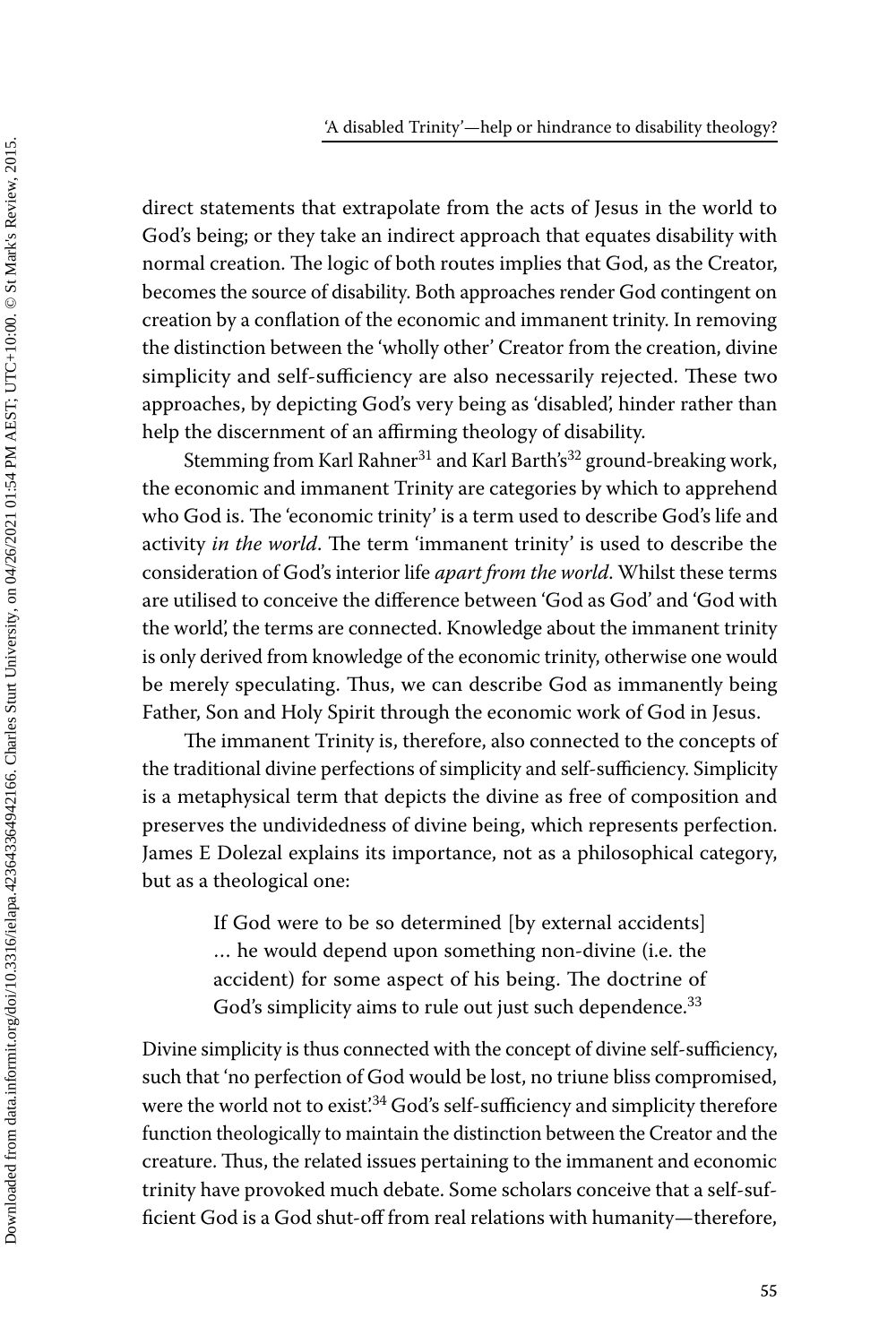the concept of the immanent trinity is rejected; others maintain that divine self-sufficiency is actually the basis for divine–human relations. Although there are diverging in views among the scholarly community regarding this debate, the theological perspectives concerning the immanent and economic trinity fall into two broad camps—what I am calling the 'conflation camp' and the 'separation camp'. Those belonging to the 'conflation camp' generally conflate or converge the economic and immanent Trinity, or reject the importance of the immanent trinity entirely.<sup>35</sup> In contrast, the 'separation camp' defend a separation of the immanent trinity from the economic trinity.<sup>36</sup> Whilst both 'camps' generally agree that the doctrine of God should commence with a consideration of God's self-communication through God's actions in the world (the economy), they part ways about what the economy infers about God. It is this aspect that is highly relevant to disability theology.

Broadly speaking, the 'conflation camp' perceives God's being as dependent on creation, in a mutuality of conditioning between Creator and creation, such that God's being is *defined by* his work in the economy, rather than *demonstrated in* the economy. Advocates of this view have a converged process of understanding God—God is defined as God-with-us. Thus, the Trinity is not a teaching about God in Godself, but about 'God's life with us and our life with each other.<sup>37</sup> 'Conflationists' seek to give God's acts in creation noetic *and* ontological significance for God. In other words, God's acts in the economy not only provide information about who God is, but these economic acts determine God's being. This methodology is employed in Eiesland's determination that God is disabled. Eiesland interprets the work of God in Jesus (the economic) as determinative for who God is, rather than the work of God in Christ being a demonstration of who God eternally is (the immanent). This same reasoning constructs human disability as a normal part of God's good creation (a work of the economic trinity). The creation determines who God is noetically *and* ontologically. God becomes the source of disability—the 'disabled deity'.

Conflating the economic and immanent trinity, where there is no difference between the two, necessarily involves rejecting God's simplicity and self-sufficiency. Divine simplicity and self-sufficiency are attributes equated by 'conflationists' with a non-relational God. Thus, LaCugna states that 'Trinitarian theology rooted in salvation history leads us to think of divine freedom as the freedom of relationship … not freedom conceived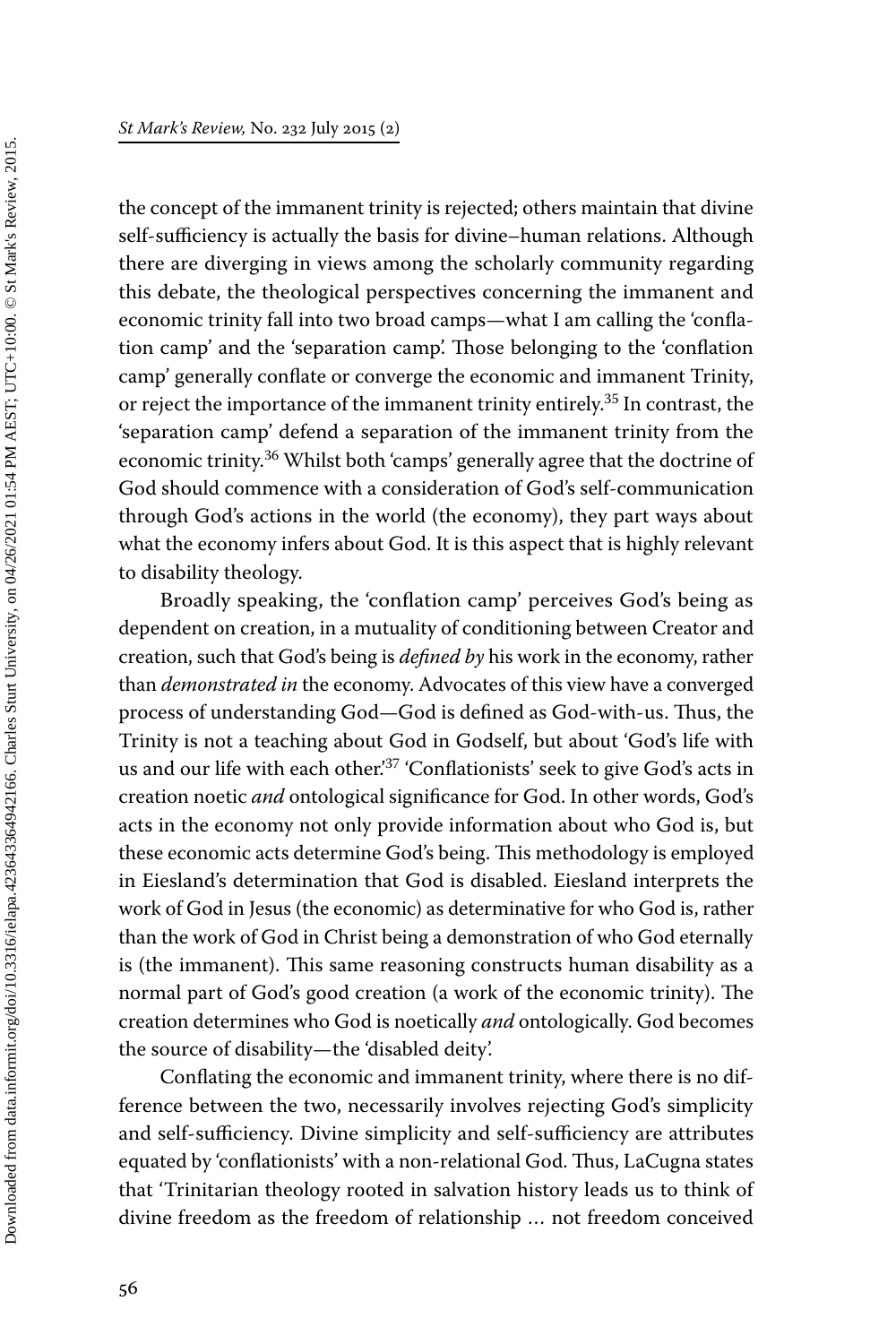as autonomy and self-sufficiency.<sup>38</sup> Eiesland's theology contains the same assumption. She connects 'belief in the transcendence of God constituted as radical otherness<sup>'39</sup> with a 'god whose attention we cannot get<sup>'40</sup>

Advocates of the 'separation camp', however, arrive at their position on quite different terms. They argue that God's being is conditioned only by God, thus, God is free in God's self-sufficiency. God does not need creation for God to be who God is. God is toward us in the economy as God is immanently. Molnar defends God's transcendence as a way to uphold God's freedom for grace and love to exist, on the basis that if God is dependent on creation to determine God's being, then love becomes necessitated, not freely gifted.41 Those who guard the separation of the economic and immanent trinity conceive a two-step process in understanding God: that we can know 'God', and then we can know God-with-us.

Furthermore, 'separationists' emphasise that God's self-sufficient freedom does not imply a distant, non-relational God, but is rather the necessary foundation for God to be truly relating to the world.<sup>42</sup> While the traditional Christian doctrine of divine simplicity denotes God with no composition *from the world*, this does not preclude God from being dynamically involved with the world. The simplicity of God is a dynamism where there is 'triune bliss' and the 'enactment of his utter aliveness'.<sup>43</sup> It is with this perfect God that the creature participates rather than defines. Divine simplicity and self-sufficiency should not be characterised as advocating that 'God is less sympathetic, loving, and responsive then [sic] we are<sup>244</sup> This caricature is simply an erroneous distortion of the traditional treatment of these perfections.45 As David Bentley Hart states, these Christian doctrines 'never concerned an abstract deity ontologically incapable of knowing and loving us'.46 Rather, simplicity and self-sufficiency guard a detrimental conflation of the Creator with the creation.

### **The problems of a 'Disabled God'**

A God that is determined by creation has serious consequences for who we say God is; for theodicy; for *Imago Dei* theology; and for understanding disability. Hart warns that those who reject the divine perfections 'have not sufficiently thought through the implications of the alternatives'.<sup>47</sup> Hart's summation appears to be true with regard to a 'disabled God' model.

The implication of abandoning the distinction between the Creator and the creation is that God's identity necessarily becomes a reaction to the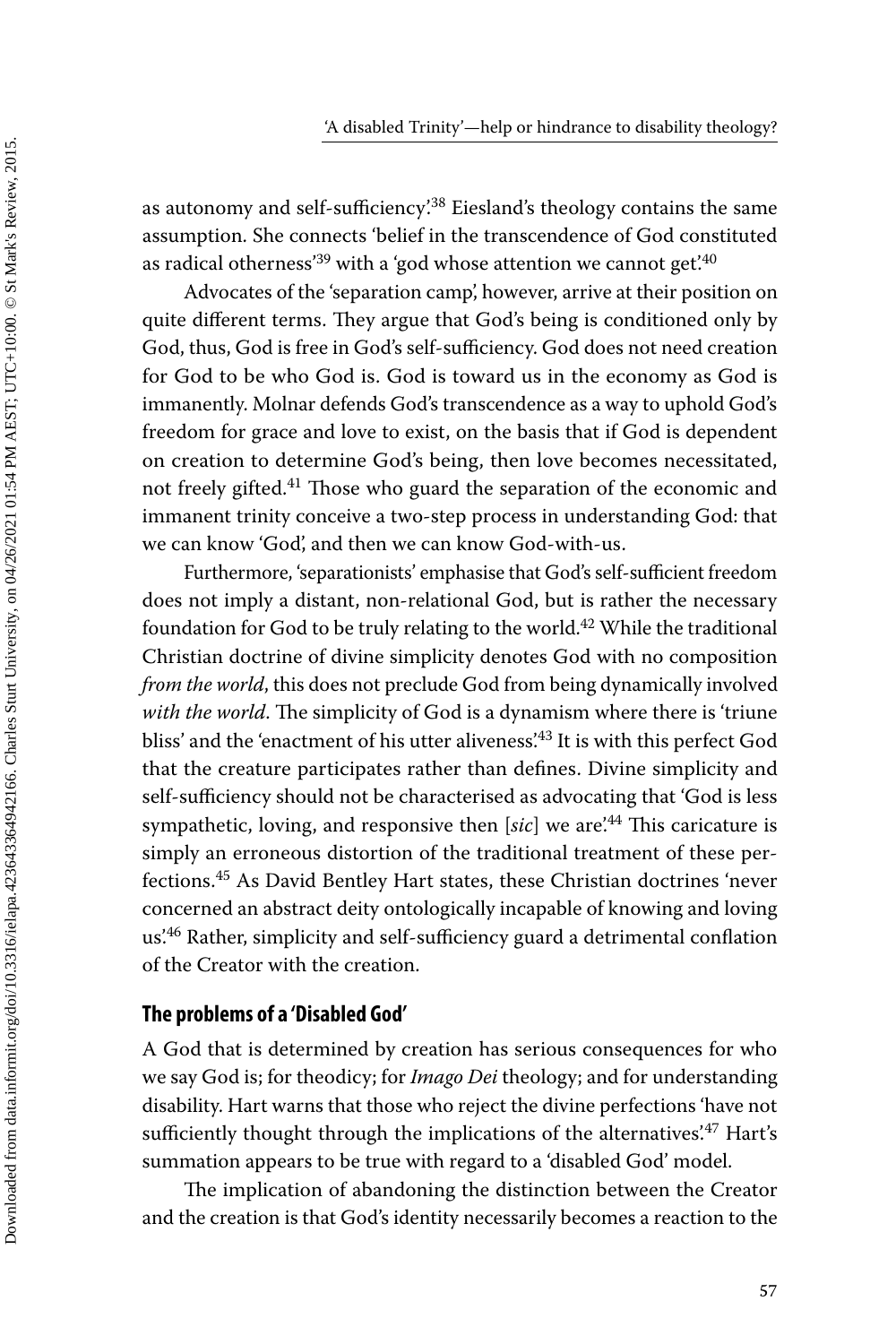world, and the world becomes necessary to who God is. This type of God arguably lacks ontological stability and trustworthiness, and jeopardises the conviction that 'God is Love' (1 John 4:8). Hart highlights how problematic it is to reject the divine perfections. A collapse of the immanent and economic Trinity does not make God 'our companion in pain,' he says, 'but simply the truth of our pain and our only *pathetic* hope of rescue; his intimacy with us has not been affirmed at all: only a truly transcendent … God can be the fullness of love dwelling within our very being.<sup>48</sup> Hart concludes that the implication of such a deficient conception of God is that God's identity as love becomes realised in the triumphing over evil and suffering in the world, thus love requires evil or suffering in order to be able to manifest itself. Hart clarifies:

> if God's identity is constituted in his triumph over evil, then evil belongs eternally to his identity, and his goodness is not goodness as such but a reaction, an activity that requires the goad of evil to come into full being.<sup>49</sup>

This argument is not to equate disability with evil, but rather to show that when theology makes God's identity dependent on the world, then worldly suffering—or in this case, disability—become necessary for the expression of God's identity. Rather than affirming God's solidarity with humanity, this view describes God as an affirming entity of the vicissitudes of life. Rejecting the divine perfections not only implicates God in our mess, but removes God's ability to redeem us from pain or suffering because the pain and suffering become necessary for God's love to be made manifest.

The counter argument, however, is that it is only through God immanently and eternally being God, being good, being blessing and being love, that God can freely demonstrate these characteristics to us. Theologians who contend for divine freedom maintain that the distinctness of God from creation is essential for love and grace.<sup>50</sup> There can be no love or grace if love and grace are necessitated, rather than gifted. If God's being is 'actualised' rather than 'revealed' in creation, then creation becomes necessary for God to be who God is. Thus, the argument flows that God is not free if one conflates the economic and immanent trinity. If we consider the statement that God 'is love', we are provided with an interesting example of the necessity to recognise God's immanent self-sufficiency as the basis for God's profound relationality in the economy. God must first be love before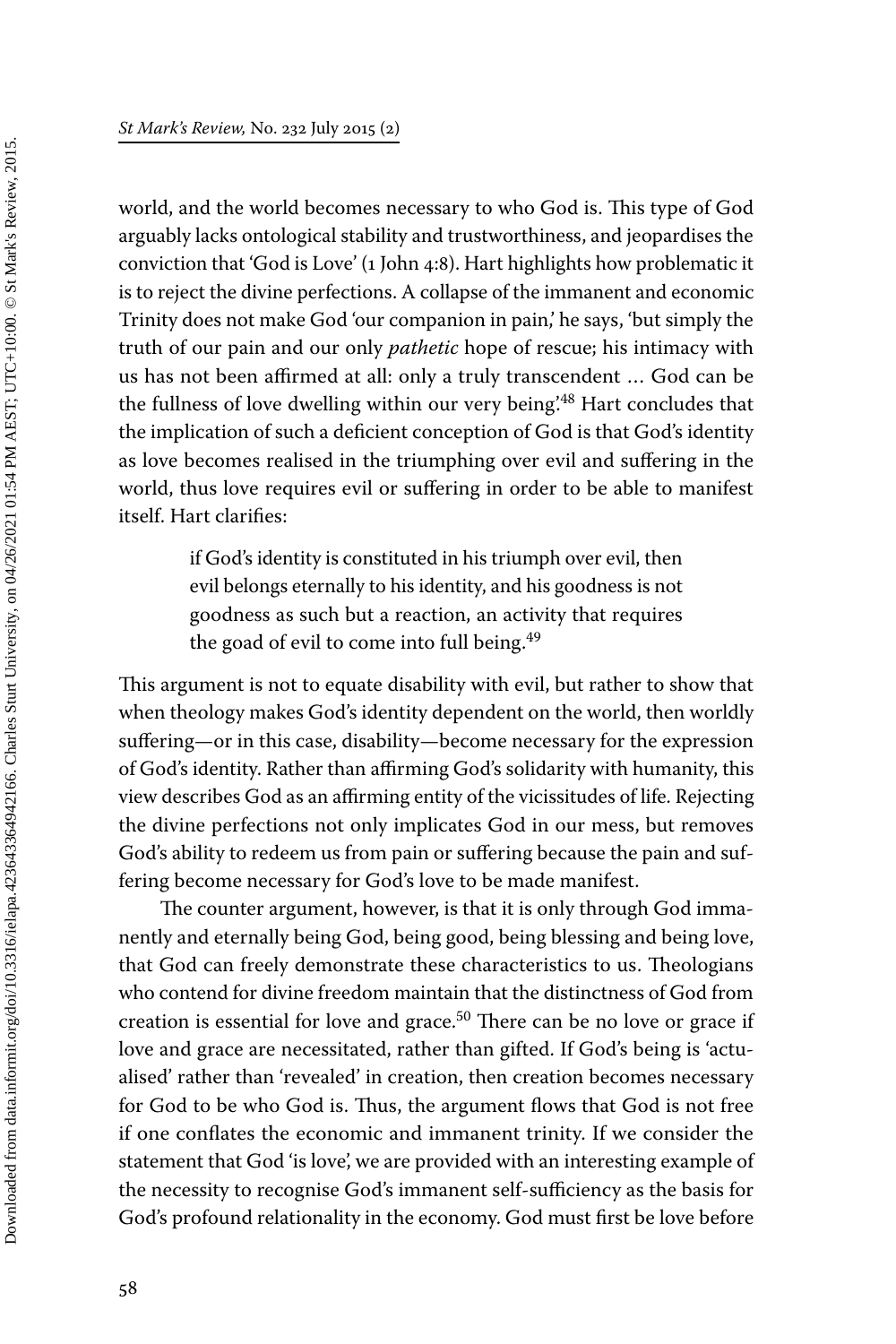creation was created in love, otherwise God could not *be* love (if God's love is derived from the act of creation). Love is relational, but this is first and eternally within the triune God. It is from the reality that 'God is love' that God moves towards us. If God's being as love becomes determined by creation existing, do we then contend that there was a time before the creation of the world when God was not love? The concept of the immanent Trinity is what provides us with a conception of God as eternal love; for God has always been eternally acting and being love in the enriching subsistent relations<sup>51</sup> of God. A theology of disability should explore, not reject, what Hart calls the 'loveliest (and most widely misunderstood)'52 divine perfection of self-sufficiency, as it affirms a God that loves freely and unconditionally. The attribute of free and un-necessitated love is what we would want to see reflected in the Church in relation to disability—not a 'love' that is necessitated from pity or need towards the disabled, which is deeply patronising, but freely given love.

When theology posits suffering disability as a normal part of creation, or when God is determined as the 'disabled God', does this not impute disability, suffering and pain to the absolute being of God? Does this not mean that God, rather than being able to help me out of the pit, out of the ashes, is actually as helpless as I am? Although I agree with discussions that question whether disability is always to be equated with suffering or tragedy, we cannot diminish the suffering that some experience through disability. While, for Eiesland, to describe God as 'disabled' and to see the bodily impairments in Christ's body assisted her to see God's acceptance, what happens if other disabilities are imputed into God? Do we end up with a depressed God? A schizophrenic God? A deaf or mute God? How are these conceptions of God useful for theologies of disability? How are these images of God 'good news' for those who actually suffer in disability? Do we really want a God that suffers-with us, or do we actually want a God who loves us unconditionally? As Weinandy states, 'God is perfectly compassionate not because he suffers with those who suffer, but because His love fully and freely embraces those who suffer … What human beings cry out for in their suffering is not a God who suffers, but a God who loves wholly and completely, something a suffering God could not do.<sup>53</sup>

In my disability I do not want a God that is the very source of my suffering, but a God who is compassionate and loving towards me (because that is God's eternal being), hears my cries and, in wisdom, provides what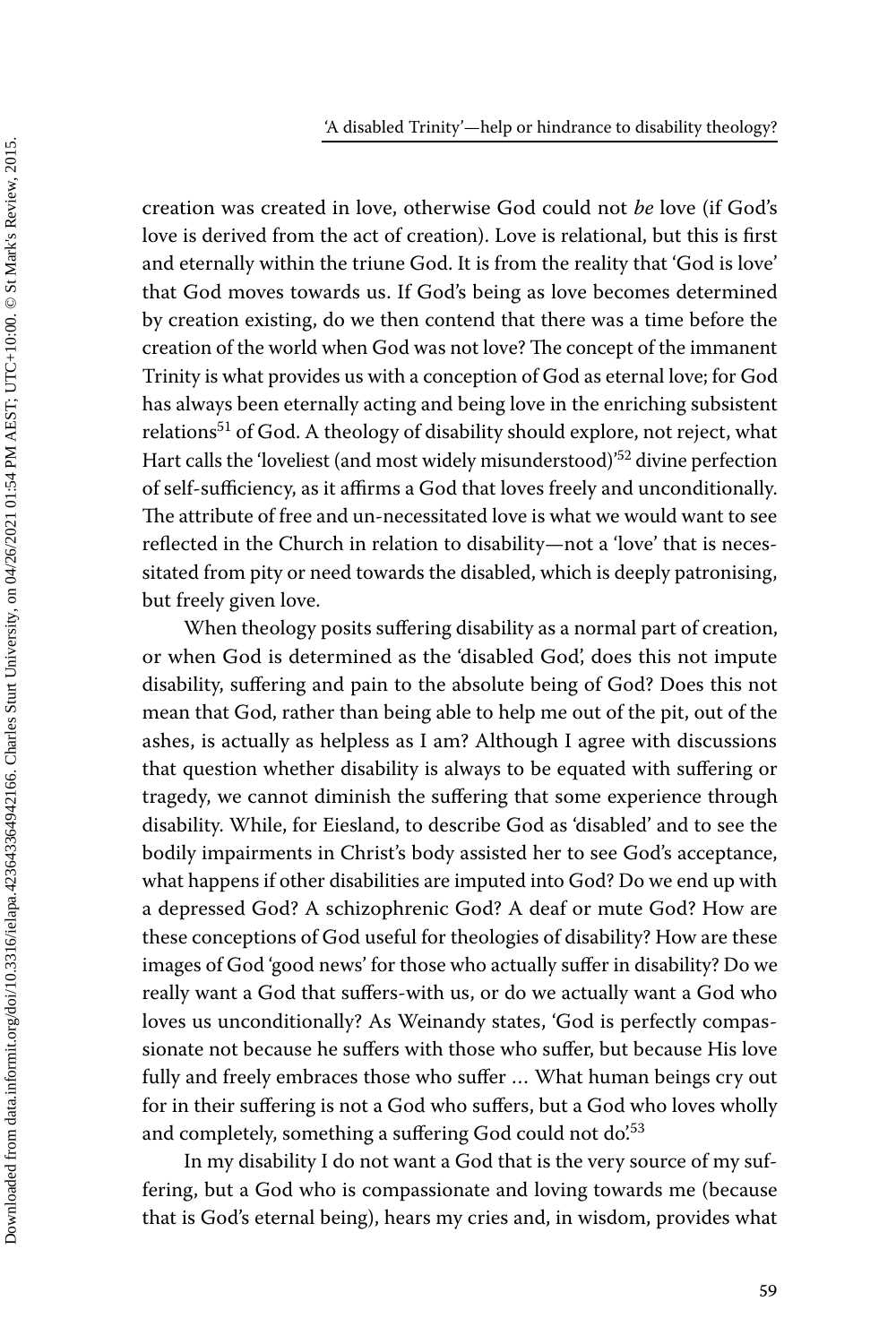is personally relevant to the core of my need. This means, as Hans Reinders reminds us, not that 'God will solve our troubles, but rather that he will be with us with his Spirit<sup>'54</sup> I want to suggest that for all the good-will of people positing a God that is our 'fellow-suffer', and even taking into account Christ's sufferings, one does not need to reject the distinction between the Creator and creature to posit a compassionate and relational God. In fact, it is the radical distinction between humanity and God that is the basis for a radical connection between God and humanity. While we will continue to wrestle with the vicissitudes and disabilities of life—some through profound disability, some through disabling illness, some through disabling dysfunctional relationships, and some through disabling abuse—it is highly problematic to assert these as of God's making or from God's being, because 'God is Love'.

Perhaps we need to consider disability as Hauerwas envisages it reminding us that we are all dependent on God and each other, and that the good news of the gospel redeems us back into the God of life and love. While we might not fully grasp the 'why' of disability, we know that the Incarnation is God's absolute 'Yes' to humanity, and the Cross and Resurrection show us that the Triune God dealt with the most severe disability we will all suffer—death. Imputing disabling death into the being of God would make a nonsense out this divine act. Why would God give us eternal life if disabling death were a normal part of creation? God overcame disabling death not by becoming the 'God of death', but by defeating death because he is the 'God of life'.

#### **Final thoughts: who's defining whom?**

Those redeemed in Christ are defined by the 'God of love' as 'accepted' (John 6:37), 'holy and beloved' (Colossians 3:12), a 'new creation' (2 Corinthians 5:17), a 'friend of God' (John 15:15). These defining characteristics apply to *all* in Christ: those with identifiable disability, those with hidden disability, those who deny any disability, and those who will become disabled, which, as we age, is all of us. The discussion of complex Trinitarian issues contained in this paper is offered to make a simple point. Humanity does not need to define God in our image for God to have solidarity with us and to accept us. God does not need to be the 'disabled God' to be *for* the disabled. In fact, as I have argued here, there are strong reasons to resist this definition. Rather, the Church needs to reconfigure a theology of disability from the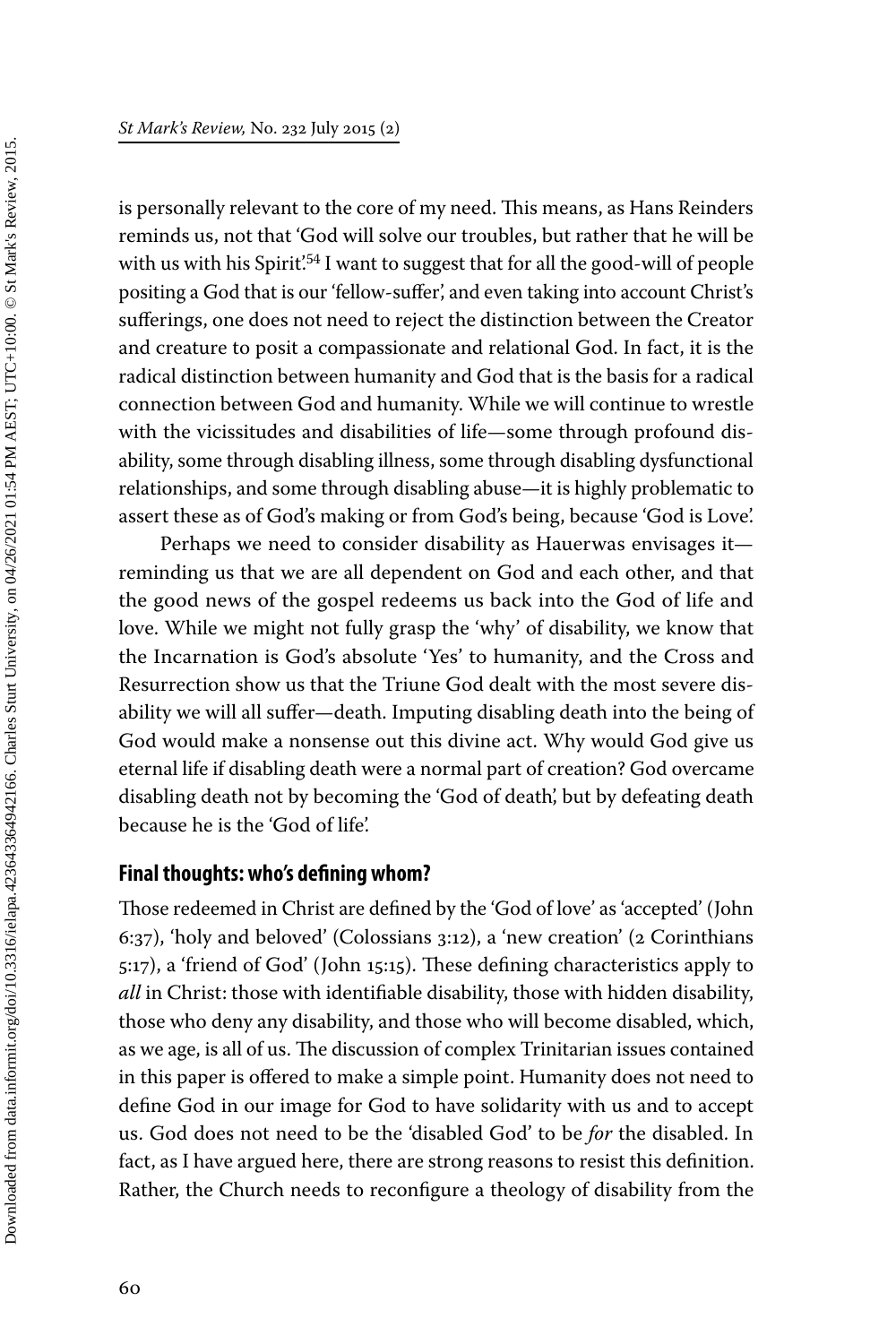heart of the eternal God seen in God's self-communication to us—that of a wholly distinct, dynamically relational and abundantly loving *Triune* God.

#### **Endnotes**

- 1. Damian J Palmer, 'Disability: Consider the Crepe Myrtle,' in Phillip Tolliday and Heather Thomson (eds), *Speaking Differently: Essays in Theological Anthropology*, Barton Books, Canberra, 2013, p. 99.
- 2. Nancy L Eiesland, T*he Disabled God: Toward a Liberatory Theology of Disability*, Abingdon Press, Nashville, 1994.
- 3. Eiesland, *The Disabled God*, p. 93.
- 4. Eiesland, *The Disabled God*, p. 94.
- 5. Eiesland, *The Disabled God*, p. 104.
- 6. Eiesland, *The Disabled God*, p. 101.
- 7. Eiesland, *The Disabled God*, p. 89.
- 8. Tim Basselin, 'Why Theology Needs Disability', *Theology Today* 68(1): pp. 47–57, 53.
- 9. See Jennie Weiss Block, *Copious Hosting: A Theology of Access for People with Disabilities*, Bloomsbury Academic, New York, 2002.
- 10. Hans S Reinders, *Receiving the Gift of Friendship: Profound Disability, Theological Anthropology and Ethics*, Eerdmans, Grand Rapids, 2008, pp. 191–192. My italics.
- 11. Palmer, 'Disability', p. 96.
- 12. Ecumenical Disability Advocates Network, *A Church of All and for All: An Interim Statement*, World Council of Churches Publications, Geneva, 2003, paragraph 18.
- 13. Ecumenical Disability Advocates Network, *A Church of All*, paragraph 20.
- 14. Stanley Hauerwas, *Suffering Presence: Theological Reflections on Medicine, the Mentally Handicapped, and the Church*, University of Notre Dame Press, Notre Dame, 1986, p. 179.
- 15. Palmer, 'Disability', p. 100.
- 16. See for example Burton Cooper, 'The Disabled God' *Theology Today*, Vol. 49, No. 2, 1992, p. 180; Stanley Hauerwas, *Suffering Presence*, p. 178; Basselin, 'Why Theology', p. 53.
- 17. Karl Barth, *Church Dogmatics* Volume I/I, GW Bromiley (trans), T&T Clark, Edinburgh, 1975, p. 301.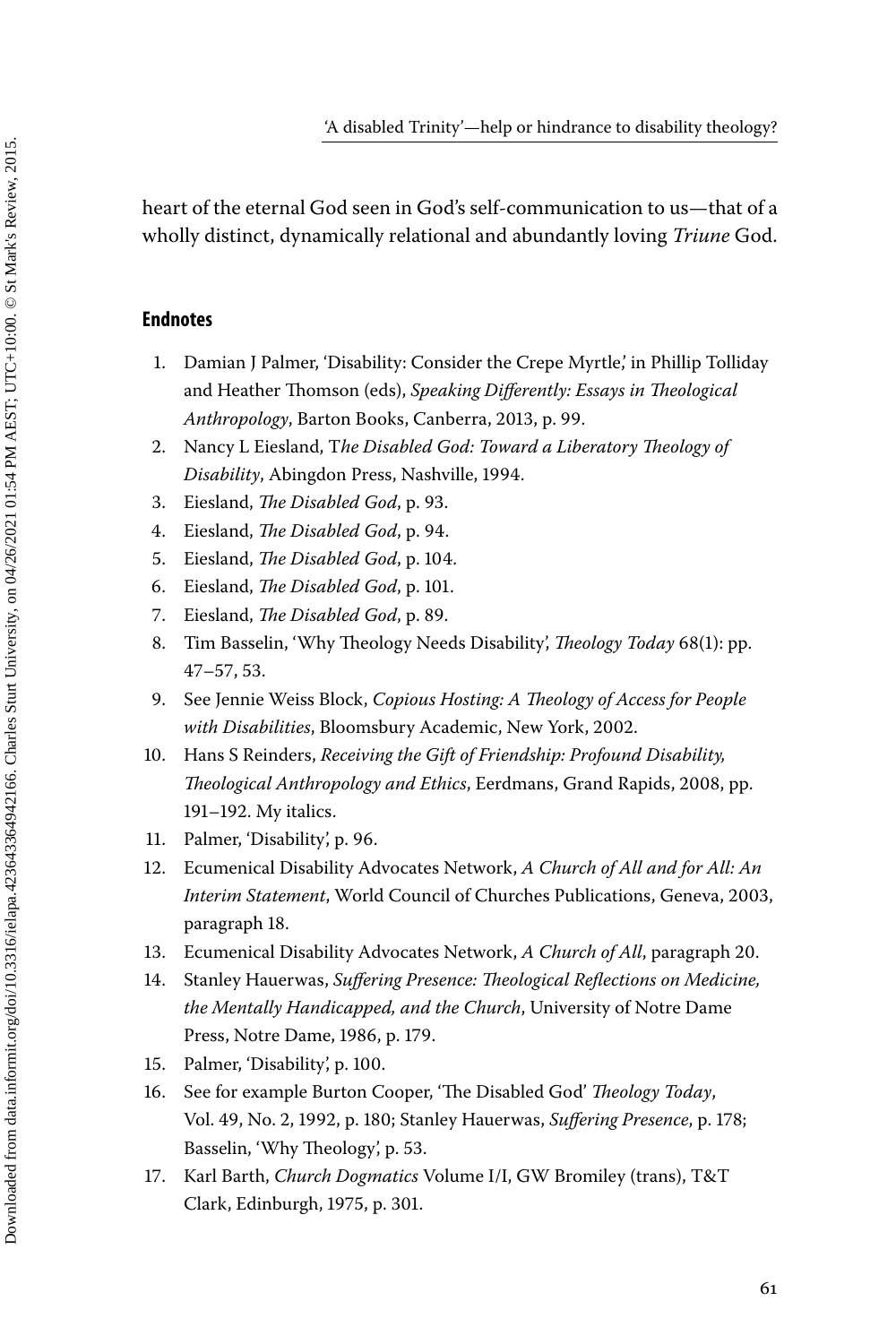- 18. Catherine Mowry LaCugna, *God For Us: The Trinity and Christian Life*, HarperCollins, New York, 1993, p. 1
- 19. Social trinitarianism is a contemporary term for the ecstatic reciprocal relations of the Trinity. It is used in disability theology as an analogy for the reframing of human relations into inclusive community that is 'other' centred. See, for example, Myroslaw Tataryn and Maria Truchan-Tataryn, *Discovering Trinity in Disability: A Theology for Embracing Difference*, Orbis Books, Maryknoll, 2013.
- 20. Eiesland, *The Disabled God*, p. 104.
- 21. I use this term to connote single-ness of divinity rather than the Christian conception of God's oneness defined by the triunity of the Father, Son and Holy Spirit. God is the mystery of the Trinity: One in Three, Three in One. The Christian God is triune, not Jesus Christ alone.
- 22. For more information regarding Patripassianism see Paul L Gavrilyuk, *The Suffering of the Impassible God: The Dialectics of Patristic Thought*, Oxford University Press, Oxford, 2004, pp. 91–100.
- 23. For more information regarding Theopaschite controversy see Paul L Gavrilyuk, *The Suffering of the Impassible God*, pp. 135–71.
- 24. I use this term to denote the distinguished hypostases of the Godhead. While one can distinguish the diversity of Father, Son and Holy Spirit, one cannot separate them in their unity.
- 25. Miroslav Volf has undertaken such a project. See Miroslav Volf, *After Our Likeness: The Church as the Image of the Trinity*, Grand Rapids, Eerdmans, 1998.
- 26. Reinders, *Receiving the Gift*, p. 176.
- 27. Yong's article is reprinted as the first article in this journal edition. References here are to the original version of the article: Amos Yong, 'Disability, the Human Condition, and the Spirit of the Eschatological Long Run', *Journal of Religion, Disability and Health*, Vol. 11. No. 1, 2008, pp. 5–25.
- 28. Yong, 'Disability, the Human Condition', p. 15.
- 29. Yong, 'Disability, the Human Condition', p. 15.
- 30. Yong, 'Disability, the Human Condition', p. 15.
- 31. Rahner's axiom is 'The "economic" trinity is the "immanent" trinity and the "immanent" Trinity is the "economic" Trinity': Karl Rahner, *The Trinity*, Joseph Donceel (trans), Herder and Herder, New York, 1970, pp. 21–22.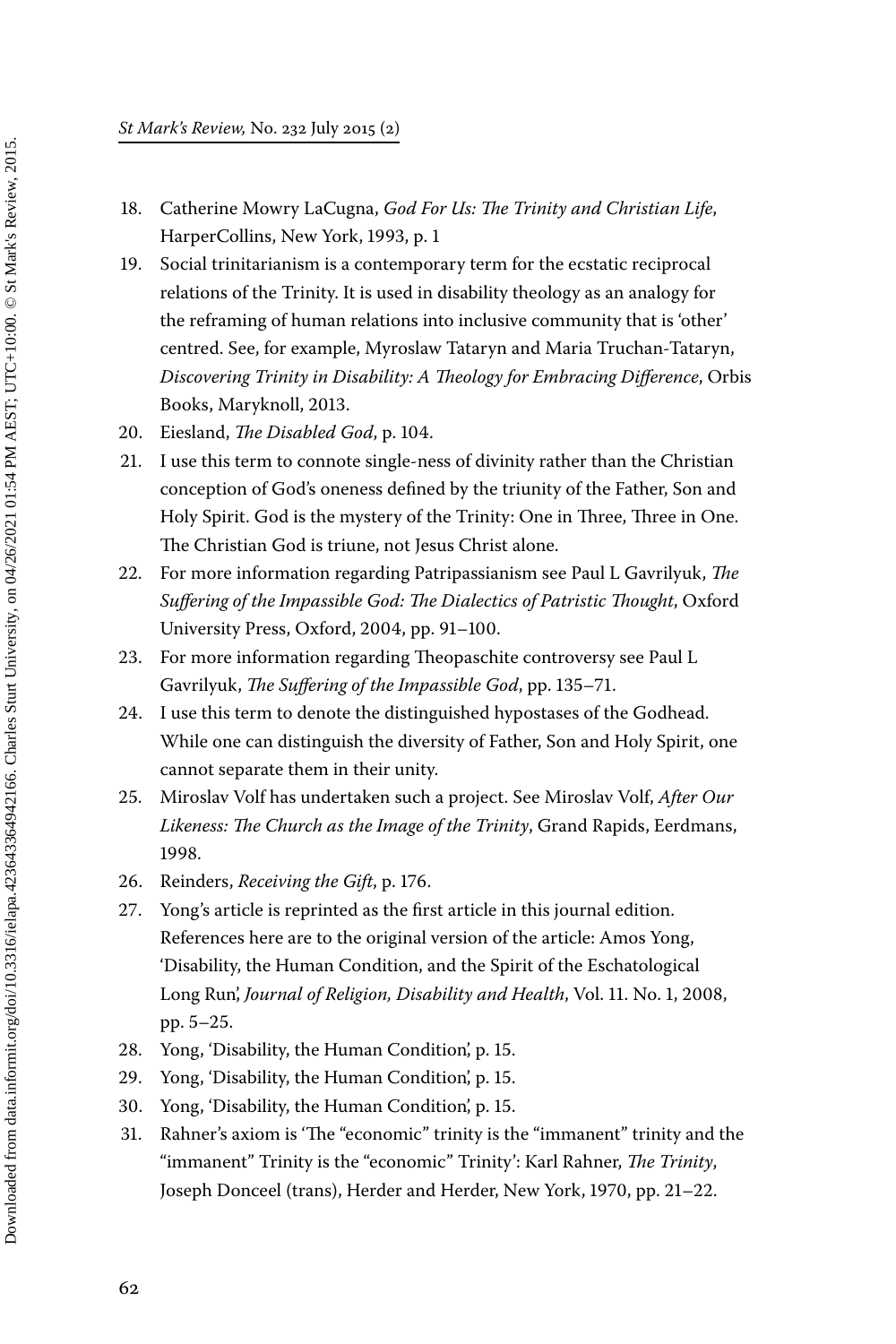- 32. The immanent for Barth constitutes the ontological ground for the economic and this is not reversible (as it is with Rahner). Barth always starts noetically with the economic but the immanent has ontic precedence. See Karl Barth, *Church Dogmatics* I/I, p. 479.
- 33. James E Dolezal, 'Trinity, Simplicity and God's Personal Relations', *International Journal of Systematic Theology*, Vol 16. No. 1, 2014, pp. 79–98.
- 34. John Webster, 'Trinity and Creation', *International Journal of Systematic Theology*, Vol. 12, No. 1, 2010, p. 12.
- 35. See for example Jürgen Moltmann, *The Crucified God*: *The Cross of Christ as the Foundation and Criticism of Christian Theology*, R Wilson and J Bowden (trans), Fortress Press, Minneapolis, 1993; Ted Peters, *God as Trinity: Relationality and Temporality in Divine Life*, Westminster John Knox Press, Louisville, 1993; LaCugna, *God For Us*.
- 36. See for example Paul Molnar, *Divine Freedom and the Doctrine of the Immanent Trinity*, T&T Clark, London, 2002; Thomas G Weinandy, *Does God Suffer?*, T&T Clark, Edinburgh, 2000; David Bentley Hart, *The Beauty of the Infinite: The Aesthetics of Christian Truth*, Eerdmans, Grand Rapids, 2003.
- 37. LaCugna, *God For Us*, p. 228.
- 38. LaCugna, *God For Us*, p. 169.
- 39. Eiesland, *The Disabled God*, p. 104.
- 40. Eiesland, *The Disabled God*, p. 105.
- 41. Molnar, *Divine Freedom*, p. ix.
- 42. Molnar, *Divine Freedom*, pp. 275–76.
- 43. John Webster, 'God's Perfect Life', in Miroslav Volf and Michael Welker (eds), *God's Life in Trinity*, Fortress Press, Minneapolis, 2006, p. 147.
- 44. Bruce G Epperly, *Process Theology: A Guide for the Perplexed*, Bloomsbury T&T Clark, London, 2011, p. 38.
- 45. Gavrilyuk describes this distortion as the uncritically received 'Theory of Theology's Fall into Hellenistic Philosophy' in idem, *The Suffering of the Impassible God*, pp. 21–45.
- 46. Hart, *The Beauty of the Infinite*, p. 160.
- 47. Hart, *The Beauty of the Infinite*, p. 166.
- 48. Hart, *The Beauty of the Infinite*, pp. 165–66.
- 49. Hart, *The Beauty of the Infinite*, p. 165.